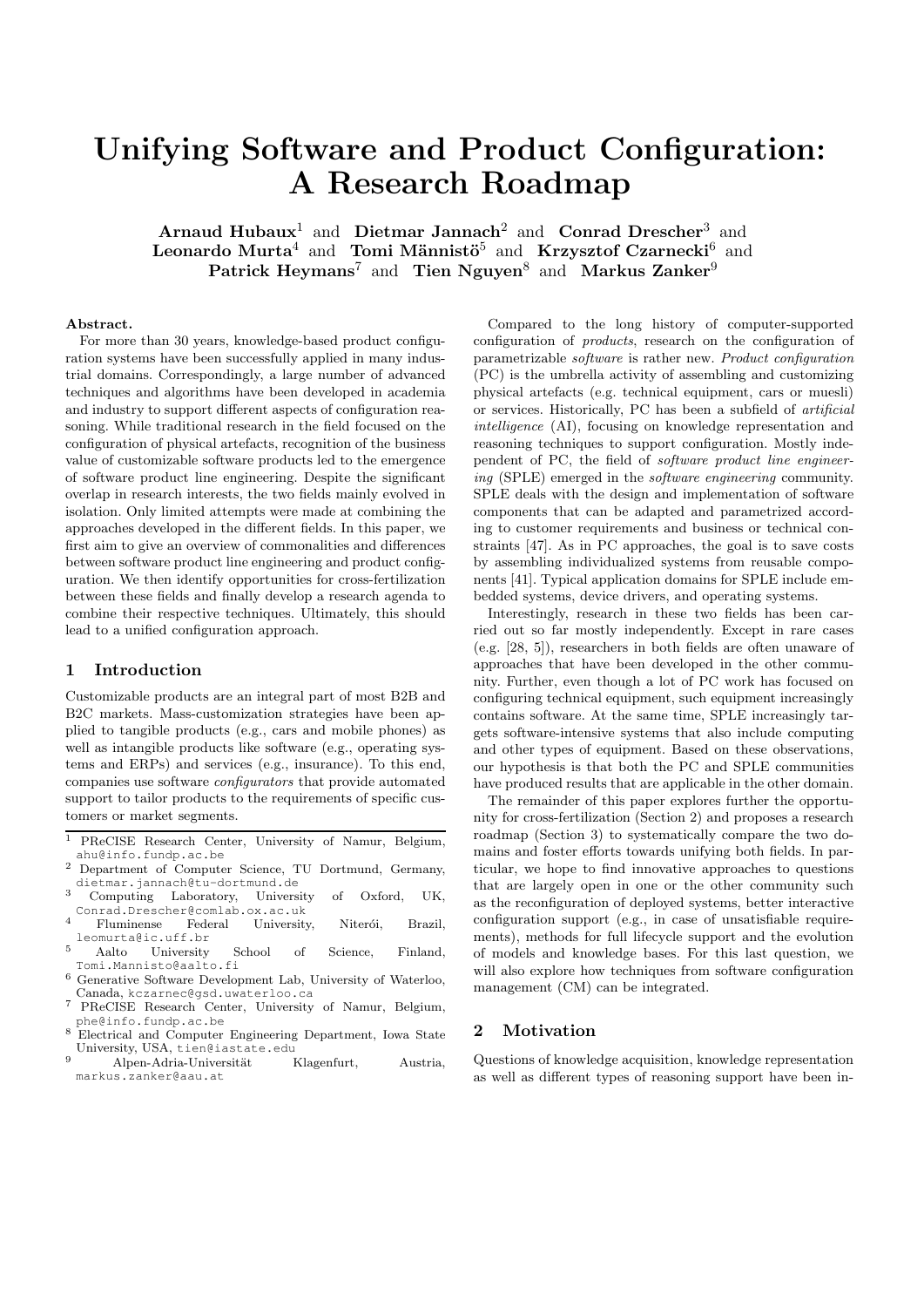vestigated for many years in PC and SPLE. We highlight some key results in both fields to show their commonalities and differences. These preliminary observations motivate our endeavour to study, compare, and eventually unify research on configuration. We split the introduction of our motivations along five dimensions. For each dimension, we also formulate the research questions whose answers should expose opportunities for cross-fertilization.

# 2.1 Knowledge acquisition and modelling

Research on PC has used a wide range of knowledge modeling approaches (based, e.g., on UML [22] or description logic [40]), involving different types of logics and constraints. While a few SPLE approaches also used UML to capture aspects of configuration knowledge (e.g. [60, 25]), most results build upon the seminal work on feature-oriented domain analysis (FODA) initiated in 1990 by Kang et al. [37], which today is converging with decision models [17]. The cornerstone of FODA are feature models (FMs), a graphical notation to capture and express the commonalities and variabilities of a product family. FMs are menu-like hierarchies of mandatory, optional, and alternative features, with cross-hierarchy relationships to express dependencies and incompatibilities. This initial FM notation has been gradually extended to support, for example, multiple instances [18, 44] or the configuration process [29].

Compared to configuration modelling ontologies used in PC (e.g., [22] or [53]), the expressiveness of FMs (even extended ones) appears too limited compared to more complex PC ontologies. Examples of advanced PC problems include connecting components via ports (i.e., inferring complex topologies), finding optimal or at least good configurations, integrating iteratively new components, and distributing knowledge over different agents or business entities [32]. Some work exists in SPLE on component connection and integration (e.g. [5]) and optimization (e.g. [58]). This motivated the creation of more expressive languages (e.g., [8]). PC appears to offer a richer body of work in this area, though.

Opportunities for cross-fertilization: Some authors have already acknowledged the bond between configuration in PC and in SPLE through feature-based configuration. Günter et al. [27] recognize concept hierarchies (similar to FMs) as a fundamental concept in their survey of knowledge-based configuration methods. According to Junker's classification of known configuration problems [34], feature-based configuration falls in the option selection or shopping list problems. To systematically identify such synergies, our research agenda should answer the following questions:

RQ1 What classes of configuration problems exist? RQ2 How are these problems modelled?

#### 2.2 Automated reasoning

Generally, with respect to modeling and knowledge representation, the AI-rooted PC community is usually interested in "executable" models that can be directly translated into a representation processable by a reasoning engine. The formal basis of most knowledge modelling languages lays the foundation for advanced configuration reasoning techniques (e.g., checking for consistency of configurations, completing

partial configurations, or supporting interactive configuration processes). In contrast, the SPLE community only started recently to develop a formal foundation of FMs (e.g. [9, 49]) and their analyses (e.g. [5, 43, 33, 59]). Based on precise formal problem characterizations, additional automations for SPLE become feasible. An example is the automated analysis of FMs; see [10] for an overview. Furthermore, Benavides et al. [11] propose to translate FMs into a Constraint Satisfaction Problem (CSP) and apply Reiter's model-based diagnosis (MBD) approach to detect problems in the models. Xiong et al. [59] combine MBD and Satisfiability Modulo Theory (SMT) solvers to generate range fixes in software configuration. Mendonca et al. [43] report on experiments with a SATencoding of FMs. Finally, Bagheri et al. [7], support hard and soft requirements in the configuration process.

The SPLE community sometimes reinvents techniques which have been developed previously in PC. Encoding configuration problems in some logic or as CSPs has a long history in the AI community [34]. The PC community was also the first to apply SAT solvers to configuration problems [51]. New CSP representations such as Dynamic, Composite or Generative CSPs [45, 48, 54, 32] as well as logics [26, 4] were partially inspired by the challenges observed in PC. This latter pool of techniques addresses the problem of conditionally including multiple instances of a certain component type. The PC community was also first to use MBD for configuration, e.g., for detecting problems in configuration knowledge bases [23]. Regarding soft constraints and preferences, there is abundant literature in constraint programming (e.g. [36, 46]). Finally, binary decision diagrams (BDDs) have also been used for building fast interactive configurators (trading time vs space from a complexity point of view) [3]. That latter approach has been explored in SPLE as well (e.g. [42]), but it turned intractable on large FMs.

Opportunities for cross-fertilization: In contrast to physical components, software components are represented completely as computer artifacts. While physical components need to be specified explicitly in the computer to check crosscomponent compatibility, software configuration can analyze variability models and the actual configurable artifacts at the same time. This opens up new possibilities for configuration, where the compatibility of components can be checked on the fly during configuration without going back to the design phase and modifying configuration knowledge. To identify overlaps and differences between SPLE and PC, we include the questions:

RQ3 What automated tasks are supported (e.g., completion, repair, and optimization of configurations)? RQ4 How are these automated tasks implemented?

# 2.3 Complexity

The computational complexity is an indicator of the amount of resources needed to solve a given problem. In PC, reasoning is usually achieved by encoding the problem in formalisms such as CSP, SAT, answer set programming or description logics, all of which are being supported by mature reasoners. Both SAT and CSP are well-known to be NP complete [15, 38]. Some extensions of CSPs (dynamic, composite) polynomially reduce to classical CSP [56] whereas the decidability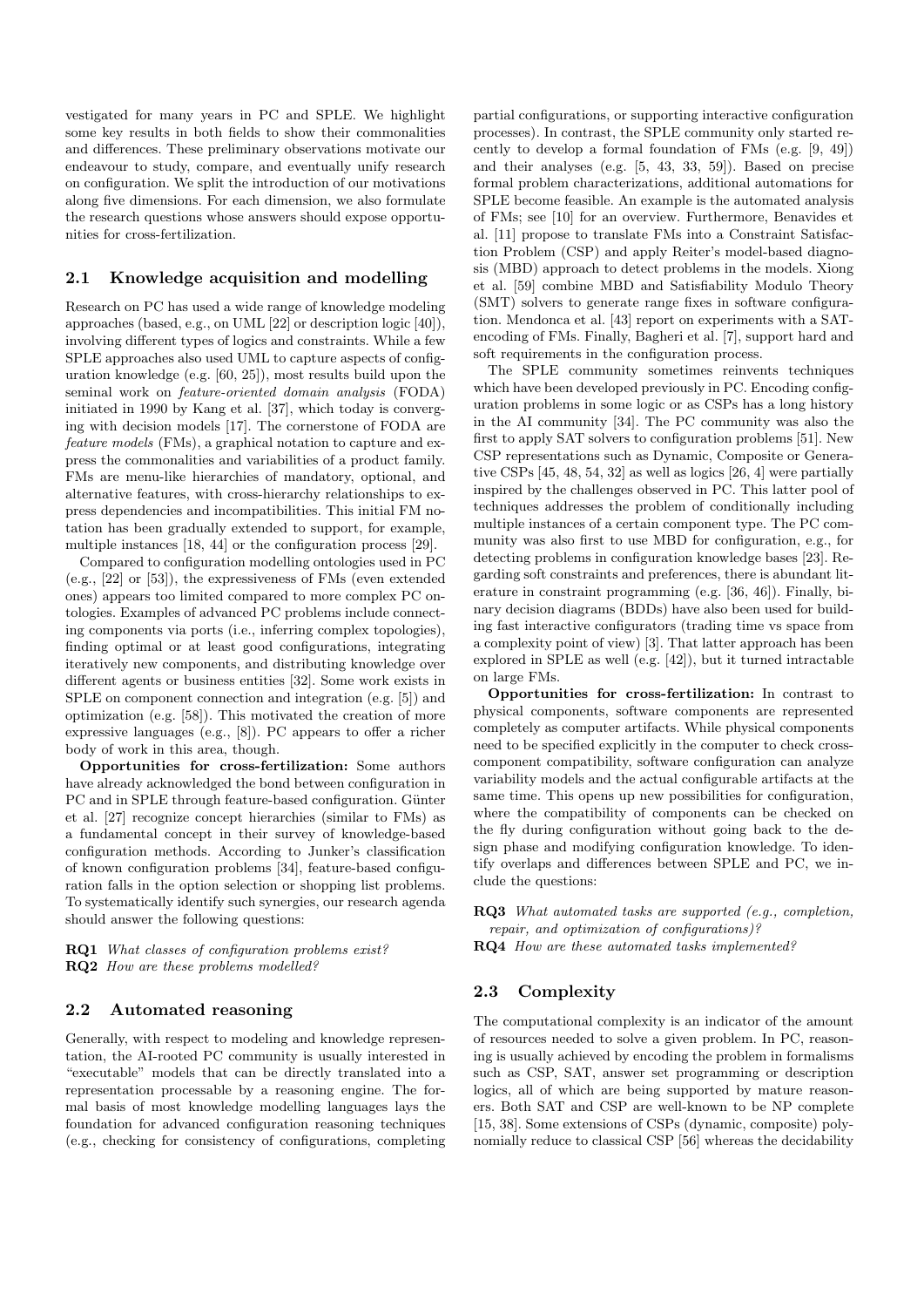of Generative CSP has yet to be established. Ground answer set programs are NP complete  $(\Sigma_2^p$  complete in the case of optimization); if programs contain uninstantiated variables we obtain NEXPTIME completeness [50, 19]. Description logics are typically decidable fragments of first order logic [6]; the DLs used in PC range from polynomial over PSPACE complete to undecidable [35, 40, 12]. Let us emphasize that the aforementioned complexity results are only upper bounds: Precise complexity results for classes of configuration problems are still too rare (e.g., [52]).

The same symptom can be observed in SPLE where only a tiny fraction of the papers study complexity aspects (e.g. [49]). While some experimental results exist, e.g., [43], theoretical results are largely missing.

Opportunities for cross-fertilization. Although to a different extent, both PC and SPLE do not fully cover questions related to the complexity of the automated tasks they support for different classes of configuration problems. To follow up on RQ1 and RQ3, we propose these new questions that study their complexities:

RQ5 What is the complexity of automated tasks for relevant classes of configuration problems?

RQ6 What reasoning frameworks can be used to build scalable tools for each class of configuration problems?

### 2.4 Life cycle coverage

SPLE suffers from a certain lack of homogeneity across the modelling artefacts used throughout the engineering life cycle. From requirements engineering down to code generation, a myriad of alternative techniques exist which are used and combined differently depending on the application domain and project context. Therefore, there is no standard view on how they should be integrated. As for PC, configuration tasks can range from bill-of-material configuration over cement factory design to t-shirt customization. These tasks call for very different methods and techniques whose applications have been insufficiently studied. Additionally, the creation of feedback loops from productive use back to variability design decisions is rather explored in the more business- or management-centric literature without transfer to PC.

Configurator engineering is a more mature discipline in PC than in SPLE, aiming at the co-design of the configurator and the configurable artefact. According to Hvam et al. [30], the creation, implementation and operation of a configurator is a seven-phase procedure. The first phase identifies the product specification process, used for analyzing customer needs, creating a customized product, and prescribing other related activities, such as purchasing, delivery, servicing, and recycling. The specification process also defines the configuration system that supports the activities composing it. The second phase deals with the definition of the product portfolio. Phases three to six deal with the modelling and implementation of the configuration system. The seventh phase focuses on maintenance.

Finally, the commercial side of configuration is also important. PC has to deal typically with sales, consumer goods, and engineers, wheras SPLE is more geared towards software engineers and other technical experts. Although stakeholder profiles vary from one case to the other, some configuration tasks overlap and techniques could be shared.

Opportunities for cross-fertilization. To better pinpoint overlaps, we split the problem into three questions:

RQ7 What are the configuration tasks?

RQ8 How is a configurable product engineered?

RQ9 How is a configurator engineered?

# 2.5 Knowledge evolution

The main concern of the software configuration management (CM) discipline is controlling and tracking the evolution of products in response to changes. To do so, it introduces the concept of versions that represent instances of products and its parts over time. In CM, there are two main types of versions [14]: revisions and variants. Revisions are versions that supersede other versions due to bug fixes or addition of new functionalities. Variants are versions intended to coexist through time to satisfy different user or platform needs. Variants are well known in the PC and SPLE fields. However, the management of revisions and the interaction of both is still a weakness of PC and SPLE, especially when the product and its parts evolve frequently. The need to deploy change management techniques in SPLE is recognized [13, 47], and some researchers have started working in this direction (e.g. [2, 57]). Although promising, these results are still incomplete, and need to be extended and consolidated.

Problems related to the evolution of the configuration knowledge and system (e.g. knowledge base, database, and product instances) are also known in PC [21]. PC research has addressed some of these evolution-related aspects in the context of reconfiguration problems (e.g. [55, 24]), which consist in changing an already existing or deployed configuration to accommodate new or changed customer requirements or constraints in the knowledge base. Männistö et al. [39] discuss the issue of the evolution of configuration knowledge and instances, proposing a framework to address it. The key idea is to accept the independence of these evolutions, capture the evolution in the models, and then do reconfiguration. Problems similar to reconfiguration have been addressed in the software domain: given a component-based software installation (e.g. Linux, Eclipse), the component dependencies and an (un-)install request, compute a best new installation [1].

Another practical challenge both in PC and SPLE is the constantly growing number of components that can be part of a configuration, be they semi-conductors, switches, or software plug-ins. The corresponding knowledge bases soon become hard to manage because they describe how older components have to be replaced by newer ones or which component versions are compatible.

In CM, some have tried to provide a unified model for software CM and product data management (e.g. [20, 16]). Those models stop at the conceptual level without providing operational solutions, however.

Opportunities for cross-fertilization. Since the 1970s, research in CM focused on change management. Mature solutions are now available and could be applicable to PC. Furthermore, researchers in SPLE and PC could join forces to develop scalable techniques to address the explosion of the number of components and their evolution. Those results could then be contributed back to CM. The resulting questions are:

RQ10 How can CM techniques be applied to PC and SPLE?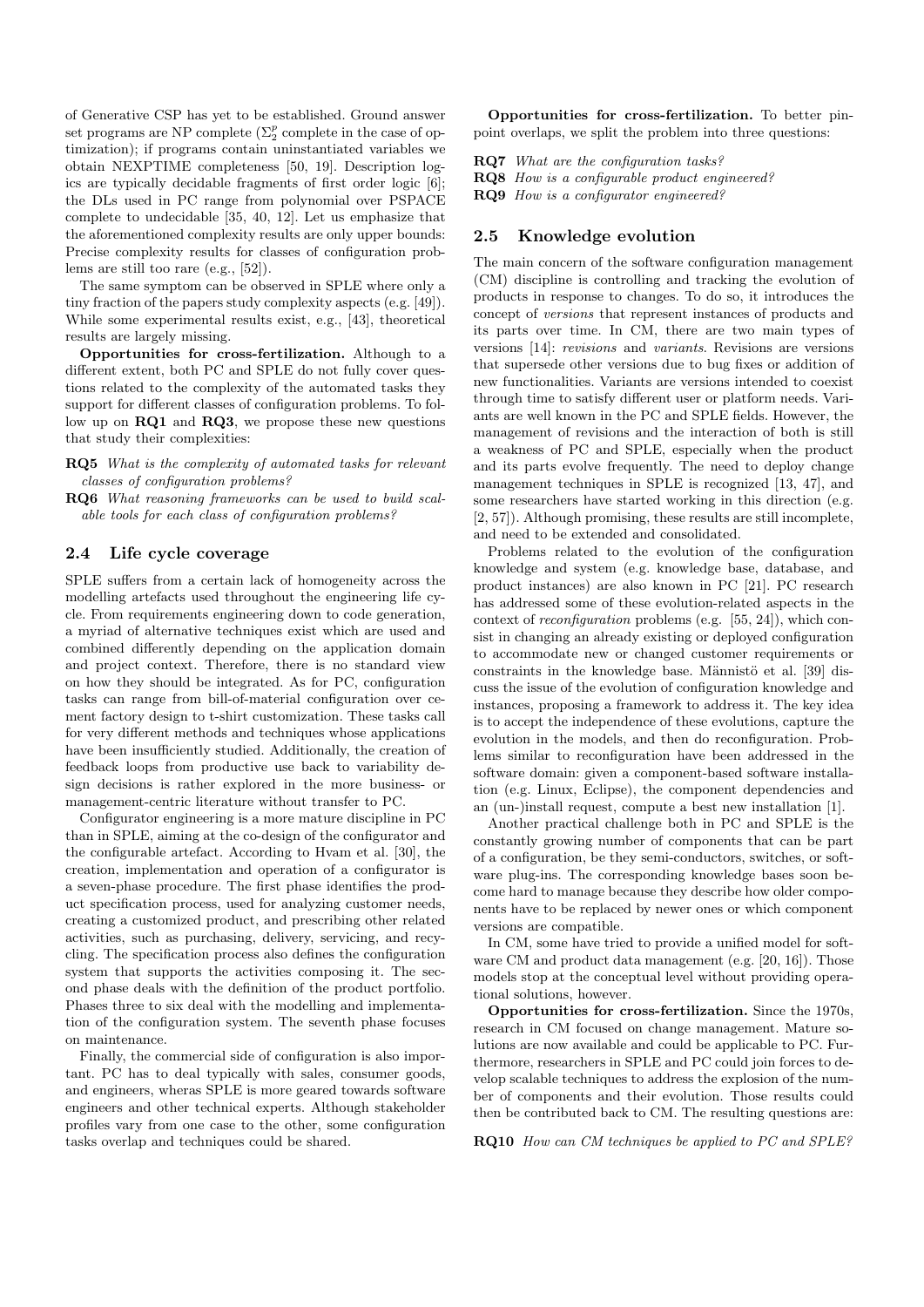RQ11 How to scale up with growing revision knowledge?

#### 3 Research Roadmap

The first step of our project was the composition of an heterogeneous panel of experts from the different communities and the creation of a knowledge exchange portal. Once populated with our initial results, our intention is to open this shared portal to a wider community and invite collaborations. Our research roadmap has five phases.

- 1. Literature survey. The first phase focuses on a literature survey that should answer RQ1-9. The part of the survey related to RQ1-4 is already underway. The body of knowledge gathered during this initial phase will be the foundation upon which the panel will start its unification endeavour.
- 2. Domain understanding and classification. The second phase paves the road toward a unified theory of configuration. Its objective is to analyze the material collected in the first phase, to classify the application domains, study their differences and commonalities, and to identify the possible bridges between these domains.
- 3. Unified theory definition. The foundation for this theory will be a mathematical model of the classes of configuration problems and their properties. These classes of configuration problems will be characterized by the expressiveness needed to solve the problems. Analogous to the classification of description logics [6], this will enable the study of the theoretical complexity of the associated computational problems. Problem frames [31] could be used as the macro-structure for this classification.
- 4. Unified theory operationalization. Upon this definition, we will build two layers: modelling languages and reasoning techniques. In the modelling layer, we will first sort existing languages according to the configuration problems they address. We will then work toward their unification, possibly by mapping into a common core language. The reasoning layer will gather the configuration tasks (e.g., consistency check, repair, and completion) identified in the previous phases. For each task and a class of configuration problems captured by a language, we will study alternative reasoning techniques and assess their applicability (see next phase). Finally, we will investigate how version management techniques from CM can be adapted to support configuration evolution. Based on these elements, we will answer RQ6, 10 and 11.
- 5. Unified theory validation. Configuration can be applied in a myriad of application domains to support many different usage scenarios. Each situation will need its own benchmarks and analyses. The objective of the panel will be to validate the results of the theory operationalization on a few industry-size models. In particular, it will seek to better understand the respective merits and limitations of the various reasoning techniques. Benchmarks will be needed to assess their applicability and tractability on various classes of problems. This pilot validation will be a first step in setting up a framework in which parallel efforts of the community could commence.

This roadmap is not intended to be executed in a waterfall fashion: we expect several iterations through phases 2-5.

# 4 Conclusion

Configuration, both of software and other types of products, continues to be a timely business strategy as customers consistently strive for affordable tailor-made products. Yet, research in product and software configuration progresses on different and rarely intersecting paths. This paper (1) motivated the need for bridging the current gap between these two domains, and (2) presented a roadmap to build such a bridge and set cross-fertilization in motion.

Our initial observations show that the contribution of the research in product configuration to software product configuration is rather glaring. The inverse is, however, less obvious. As possible contributions, we see methodological aspects as well as modelling techniques. Once laid upon more formal foundations, some of these models could further improve product configuration.

Finally, the evolution problem is still under-explored in both software and product configuration. They both have a lot to gain from the techniques promoted in configuration management. Conversely, the formal treatment of configuration problems and automated reasoning could enhance existing work in configuration management.

## REFERENCES

- [1] P. Abate, R. Di Cosmo, R. Treinen, and S. Zacchiroli, 'Dependency solving: a separate concern in component evolution management', Systems and Software, (2012). To appear.
- [2] M. Anastasopoulos, D. Muthig, T. H. B. de Oliveira, E. S. Almeida, and S. R. de Lemos Meira, 'Evolving a software product line reuse infrastructure: A configuration management solution', in Proc. VaMoS'09, Sevilla, (2009).
- [3] H. R. Andersen, T. Hadzic, and D. Pisinger, 'Interactive cost configuration over decision diagrams', Artificial Intelligence Research (JAIR), 37, 99–139, (2010).
- [4] M. Aschinger, C. Drescher, and H. Vollmer, 'LoCo A Logic for Configuration Problems', in Proceedings of the 20th  $\tilde{Eu}$ ropean Conference on Artificial Intelligence (ECAI), Montpellier, France, (2012).
- [5] T. Asikainen, T. Soininen, and T. M¨annist¨o, 'A Koala-based approach for modelling and deploying configurable software product families', in Porc PLE'03, Springer LNCS 3014, pp. 225–249, (2003).
- [6] The Description Logic Handbook: Theory, Implementation, and Applications, eds., F. Baader, D. Calvanese, D. L. McGuinness, D. Nardi, and P. F. Patel-Schneider, Cambridge University Press, 2003.
- [7] E. Bagheri, T. Di Noia, A. Ragone, and D. Gasevic, 'Configuring software product line feature models based on stakeholders' soft and hard requirements', in  $SPLC'10$ , pp. 16-31,  $(2010)$ .
- [8] K. Bak, K. Czarnecki, and Andrzej W., 'Feature and metamodels in clafer: Mixed, specialized, and coupled', in Proc. SLE'10, pp. 102–122, Eindhoven, The Netherlands, (2010). Springer-Verlag.
- [9] D. Batory, 'Feature models, grammars, and propositional formulas', in SPLC'05, pp. 7–20, Rennes, France, (2005).
- [10] D. Benavides, S. Segura, and A. Ruiz-Cortes, 'Automated analysis of feature models 20 years later: a literature review', Information Systems,  $35(6)$ ,  $615 - 636$ ,  $(2010)$ .
- [11] D. Benavides, P. Trinidad, and Ruiz-Cortez A., 'Automated reasoning on feature models', in Proc. CAiSE'05, pp. 491– 503, Porto, Portugal, (2005). Springer.
- [12] M. Buchheit, R. Klein, and W. Nutt, 'Constructive Problem Solving: A Model Construction Approach towards Configuration', Technical Report TM-95-01, DFKI, (1995).
- [13] P. Clements and L. Northrop, Software Product Lines: Practices and Patterns, Addison-Wesley, 2001.